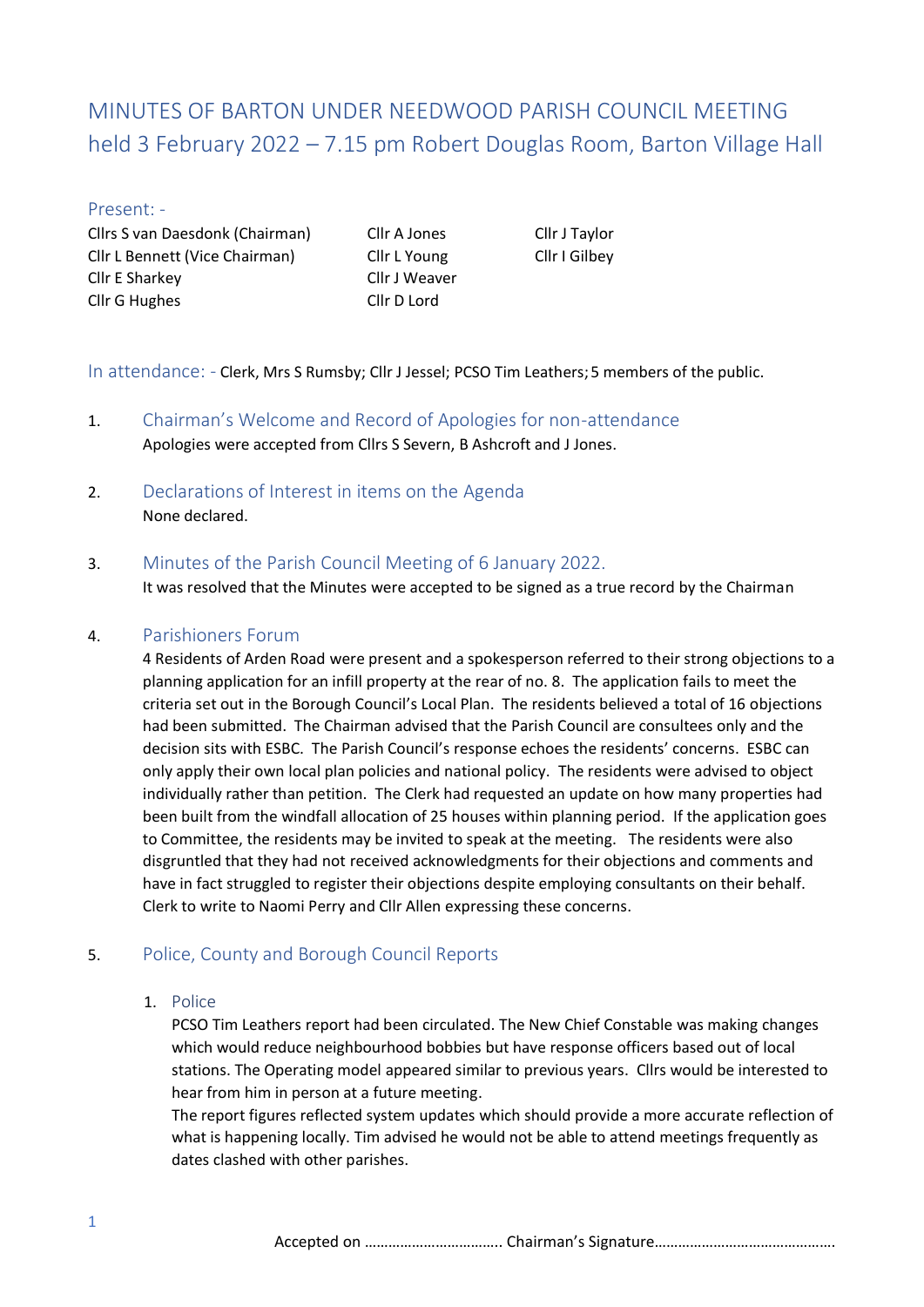### 2. County Council – Cllr J Jessel

County were approving a 4 year strategic plan. Cllr Jessel will produce a Newsletter to summarise.

Drakelow development - Paul Costin at Countryside Properties is the director negotiating with Derbyshire / Staffordshire County Councils. Unfortunately, the approved new bridge was now non-compliant with modern standards and needs upgrading. Whilst they have been consulting with local Parish Councils including Walton, they have so far not consulted Barton and have been told they must.

Walton Lane and the Bailey Bridge – this would become a cycling and pedestrian route. It needs raising up due to flooding issues. Some barriers had been replaced along Walton Lane and Richard Rayson is aware of the road breaking up. Due to the likely alterations required, emergency repairs only will be done. Staffordshire County Council will still be responsible for maintenance.

Barton Brook – Cllr Jessel has been chasing the Environment Agency on plans and has shared a report with Cllr Sharkey. By the end of March, costed options should be available and they will be in a position to share these more widely.

St Modwens culvert – there is still a length to be cleared. The Land Registry searches had not identified owner obligations along this narrow strip. Cllr Jessel will push SCC to clear it if costs of trying to establish the owner prove too onerous.

Repairs – a small amount of budget remaining with following identified jobs – a dip in the pavement on Short Lane which pools; the entrance to JTHS needs repairing; an area of Main Street also to be attended to.

Some funding from the Climate Change Action fund is still available with a closing date of 25 February. Max allocation of £500. Guidance is on carbon reduction and waste reduction. The qualifying criteria will be circulated.

Central Government appear to be keen on appointing mayors which Staffordshire do not want. SCC have agreed to closer working with leaders of authorities to agree a working model with more devolved powers and budgets. The idea is that there should be a single point of contact for public to access information rather than being passed from authority to authority.

Cllr Sharkey referred to CIL money from developers for traffic measures. With farms diversifying and more distribution centres, the road network was unsuitable. County now recommends refusal of these but the Borough still approve. Investment in major highways and infrastructure before commencement of development is now policy. Whilst S106 commitments demand healthcare and education spend – developers are adept at proving financial liability issues and the full amount needed falls short.

Cllr A Jones asked Cllr Jessel if a camera could be utilised to monitor traffic on Main Street. Cllr Jessel to chase the relocation of the weight restriction sign. A traffic count on Scotch Hills had also been requested.

3. Borough Council – Cllr B Ashcroft's report had been circulated.

## 6. Committee Reports as annexed.

# 1. Finance

It was Resolved that the recommendations and circulated reports be noted and approved.

## 2. Planning

The refusal of the plan to convert the Country Services buildings into residential properties stating outdoor amenity space was inadequate was being appealed. Our original objection will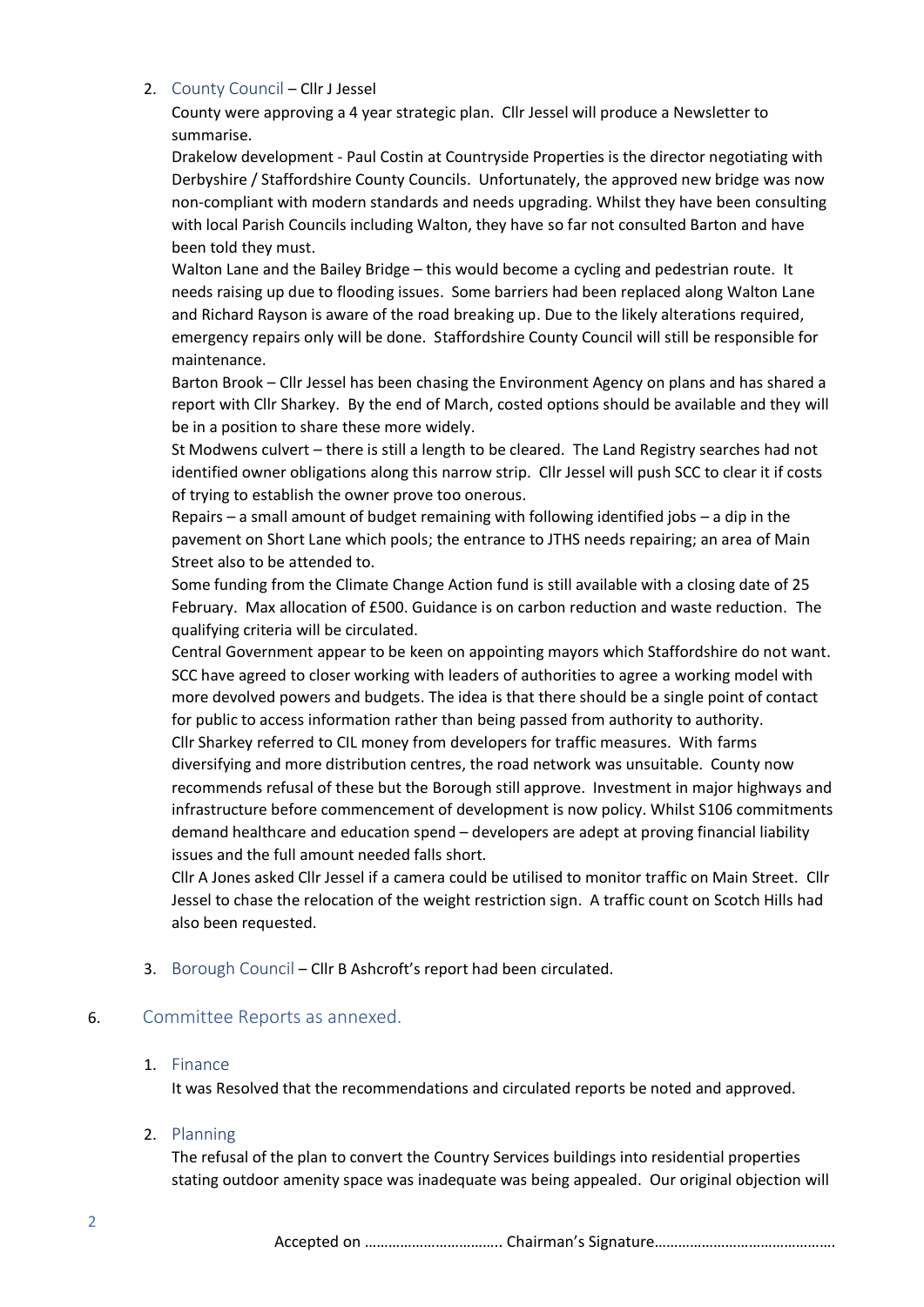stand. The Local Plan refers to local services. However, there are no further grounds for refusal.

61 The Green - Planning enforcement were continuing to investigate land encroachment of part of the highway.

Planning Conservations areas – the committee were striving for a united response. Tutbury PC would be providing examples. Article 4 directions had not made any difference in Tutbury and no enforcement made. The committee were awaiting response from other Parishes. Bellways Estate - lack of progress on their open space. If S106 cannot be altered, the original wording is binding. If the land is adopted by ESBC they will be responsible for that section of the brook.

#### 3. Parks and Open Spaces

It was proposed to move the Collinson Park boundary matter to in camera session to end of meeting with the exclusion of press and public due to legally privileged discussions. All agreed.

Cllr Sharkey advised the new grounds maintenance contract was being confirmed. The annual Playdale inspection had been carried out and found fair wear and tear but no risks or issues. Anchor boxes were discussed and a solution to be found. They had given good advice and repairs will be cheaper than thought.

#### Coppicing to be done.

Fishpond contamination – funding had now been offered. The Clerk had reiterated that the money will have to be spent only on mitigation of further pollution risks. Pipe, reeds filter beds etc had been mentioned and costs to be obtained.

#### 4. Burial Ground

Notices were displayed in December regarding unsafe memorials. 4 relatives had indicated repairs would be carried out. The Committee will meet to discuss what will be done next. Many of the graves may no longer have surviving relatives to tend to them.

#### 5. Human Resources

Our litter picker is out of action due to injury but her son is covering the work so will continue to be paid for those hours. Our Lengthsman has also been doing a bit of litter picking.

#### 6. Allotments

9 on waiting list. Cllr Hughes referred to enquiries coming via email and a few from out of the parish. Whilst our rules do not prohibit non parishioners, he would like parishioners to be given priority. A form would be created to fill in via the website with addresses to be submitted. All agreed priority to be given to parishioners once the current 9 had been allocated. The Clerk would check the lease from SCC for any wording which may prevent this.

## 7. VEC

The Woodland Trust trees to be delivered end February for the Queen's copse. We only have permission for 30 which are already on order, however the Church would like to put 3 more in. It was suggested they approach the Ward Cllr as space may be found on the other ESBC green space by the brook.

2 of the benches recently installed need refixing as were found to be rocking. This will be investigated.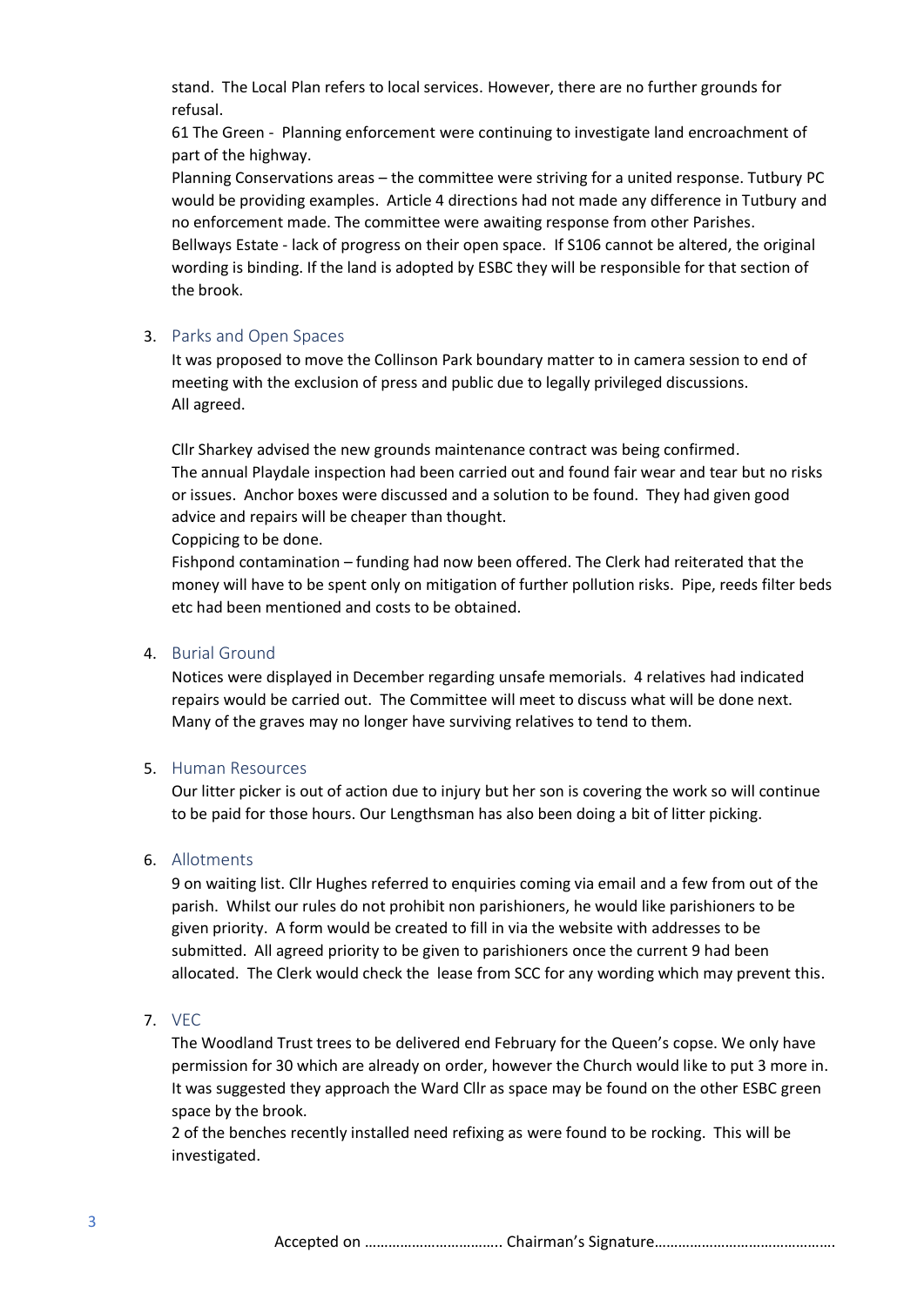## 7. Administration

## 1. Correspondence

The GoFundMe amount is to be accepted. Cllr Sharkey will meet the organiser to discuss the options on how to spend the money to protect the pond from any future contamination. Greener Barton enquiry - results of the survey to be made available on website. The funding opportunity mentioned had already been applied to but was refused. Suggest the resident takes this on himself.

Observations made regarding the old Millennial signage plots – Cllr A Jones to investigate putting in mobile a speed indicator device which could be moved between the two sites. Gilmour Lane – Cllr Sharkey had spoken to the school regarding the current state, this would be escalated with John Treadwell / Cllr Jessel. The responsibility lay with the LEA but they do not have funds. If no resolution it was suggested a volunteer action group could clear the area. Clerk to write to John Treadwell, cc Shelly Sharpe and Cllr Jessel.

Parking issues around John Taylor High School – Cllr A Jones is attempting to engage Road Safety Education and Safer Roads Partnership to assist. The resident is looking into checking cars idling. Information within the Node report could be shared. Double yellow lines are being obscured by leaves, particularly in Church Lane.

Post box demand replacement – the Clerk had received the same response as the resident. Cllrs felt the demand for a replacement should be pursued as the nearest boxes would involve a 1k round trip for vulnerable residents.

Public Space Protection Orders Review - these cover only dogs and alcohol. If the Fishpond were added proof would be required that there is a problem. Cllrs were unanimous that the current orders remain as is with no changes.

Cllr Sharkey had received a call regarding a house for sale in Brookside which had been marked as flooding in their garden on map. The resident is now having problems with the sale and questions why the property was included on the flood map. The plans which were drawn by Cllr Sharkey concurred with the Flood Agency plans which clearly show it is in the flood area.

2. Electronic Decisions None

# 8. Outside Bodies & Special Responsibilities

# 1. Speedwatch

The team had been out in Captains Lane and recorded 1 in 7 speeding. Training sessions are available but 3 or 4 new volunteers are needed. Annual figures for Staffordshire show 9,000 first letters sent for a first offence, 500+ letters sent for second offenders, 54 received visits from the police. There had been 3,000 hours of volunteering in Staffordshire.

## 2. Flood Risk Group

The Environment Agency had not heard from Mr Mycock. A dedicated public meeting would be arranged followed by a Flood Risk Group meeting.

# 9. Councillors Reports

## 1. Crowberry Lane Car Park Review

Cllrs discussed the 4 hr limit and parking overnight. Charges would be difficult as visitors to the village hall and Co-op would have to be free. All agreed signs were adequate and no changes to the parking restrictions were necessary. A sign should be introduced with notice that vehicles parked at own risk.